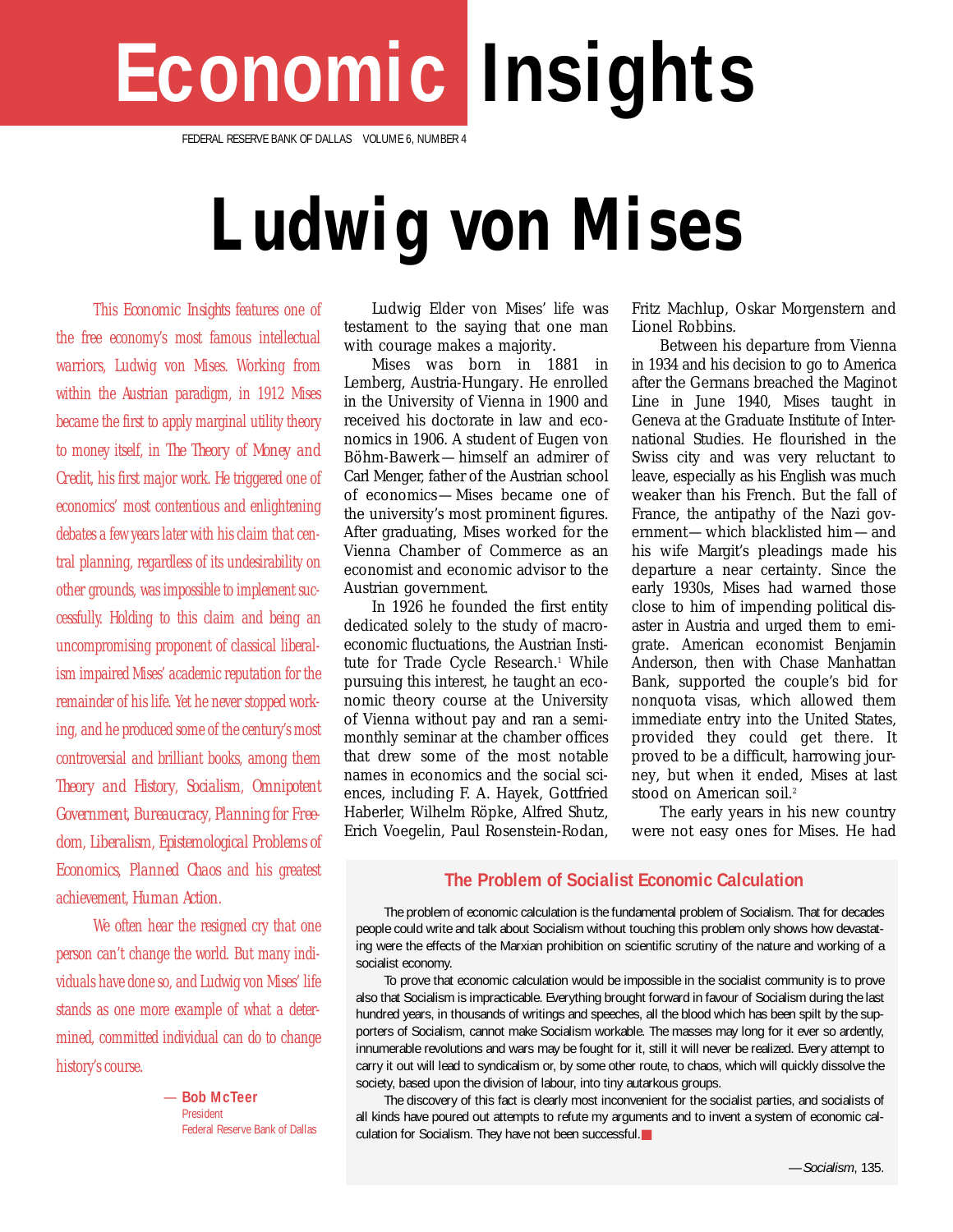# **Praxeology Versus Positivistic Method in Social Science**

…Behaviorism and positivism want to apply the methods of the empirical natural sciences to the reality of human action. They interpret it as a response to stimuli. But these stimuli themselves are not open to description by the methods of the natural sciences. Every attempt to describe them must refer to the meaning which acting men attach to them. We may call the offering of a commodity for sale a "stimulus." But what is essential in such an offer and distinguishes it from other offers cannot be described without entering into the meaning which the acting parties attribute to the situation. No dialectical artifice can spirit away the fact that man is driven by the aim to attain certain ends. It is this purposeful behavior—viz., action—that is the subject matter of our science. We cannot approach our subject if we disregard the meaning which acting man attaches to the situation, i.e., the given state of affairs, and to his own behavior with regard to this situation.

It is not appropriate for the physicist to search for final causes because there is no indication that events which are the subject matter of physics are to be interpreted as the outcome of actions of a being, aiming at ends in a human way. Nor is it appropriate for the praxeologist to disregard the operation of the acting being's volition and intention; they are undoubtedly given facts. If he were to disregard it, he would cease to study human action. Very often—but not always—the events concerned can be investigated both from the point of view of praxeology and from the natural sciences. But he who deals with the discharging of a firearm from the physical and chemical point of view is not a praxeologist. He neglects the very problems which the science of purposeful human behavior aims to clarify….

The postulates of positivism and kindred schools of metaphysics are therefore illusory. It is impossible to reform the sciences of human action according to the pattern of physics and the other natural sciences. There is no means to establish an a posteriori theory of human conduct and social events. History can neither prove nor disprove any general statement in the manner in which the natural sciences accept or reject a hypothesis on the ground of laboratory experiments.■

—*Human Action*, 26–7, 31.

abandoned his research notes and library, as well as a well-paid position in Geneva, for uncertain circumstances in the New York of 1940. Although Mises had a temporary appointment as lecturer and research associate professor at the University of California–Berkeley, he remained in New York because he thought it the country's cultural center. As Mises never did hold a full-time teaching position at any American university, this decision had large consequences for his career and, therefore, for his prestige in U.S. academic circles. It also meant years of frugality and dissaving for him and his wife.

The Rockefeller Foundation, through the National Bureau of Economic Research, provided some support in the form of a once-renewed, two-year research grant that ended in early 1945, just as Mises began his long association with the Graduate School of Administration at New York University. He was hired to teach a one-semester course but remained as a visiting professor until his retirement in 1969. In 1948 he began his famous Thursday evening seminar. He also formed a relationship with the Foundation for Economic Education, writing for its publication *The Freeman* and conducting seminars.

Another fortuitous relationship for Mises was the friendship of Henry Hazlitt.<sup>3</sup> Hazlitt saw to it that Mises' works were reviewed in major national media and promoted him among those in a position to help support Mises' research and writing over the next three decades.

During this time—between 1944 and 1960—Mises wrote prolifically, finishing several books, among them *Omnipotent Government*, *Bureaucracy, Theory and History* and his masterpiece, *Human Action: A Treatise on Economics*. <sup>4</sup> Although often difficult for those without formal training in economics to fully comprehend, these books have been in print continuously and sold well. Mises' influence has grown with every person who has discovered and read him.

His NYU seminars were the other main avenue by which Mises helped shape political and economic events.

# **The Origins of Socialist Ideology**

The truth is that the concept of socialism did not originate from the "proletarian mind." No proletarian or son of a proletarian contributed any substantial idea to the socialist ideology. The intellectual fathers of socialism were members of the intelligentsia, scions of the "bourgeoisie." Marx himself was the son of a well-to-do lawyer. He attended a German *Gymnasium*, the school all Marxians and other socialists denounce as the main offshoot of the bourgeois system of education, and his family supported him through all the years of his studies; he did not work his way through the university. He married the daughter of a member of the German nobility; his brother-inlaw was Prussian minister of the interior and as such head of the Prussian police…. Friedrich Engels was the son of a wealthy manufacturer….

The workers were never enthusiastic about socialism. They supported the union movement whose striving after higher wages Marx despised as useless. They asked for all those measures of government interference with business which Marx branded pettybourgeois nonsense. They opposed technological improvement, in earlier days by destroying new machines, later by union pressure and compulsion in favor of feather-bedding. Syndicalism—appropriation of the enterprises by the workers employed in them—is a program that the workers developed spontaneously. But socialism was brought to the masses by intellectuals of bourgeois background. Dining and wining together in the luxurious London homes and country seats of late Victorian "society," ladies and gentlemen in fashionable evening clothes concocted schemes for converting the British proletarians to the socialist creed.■

—*Theory and History*, 121–2.

Many of the influential and talented individuals who gathered for the weekly seminars became university professors themselves, further spreading the core ideas of Austrian economic theory. Throughout this period, however, Mises remained an outcast professionally, and unlike colleagues such as Hayek, he never secured a conventional full-time teaching position despite his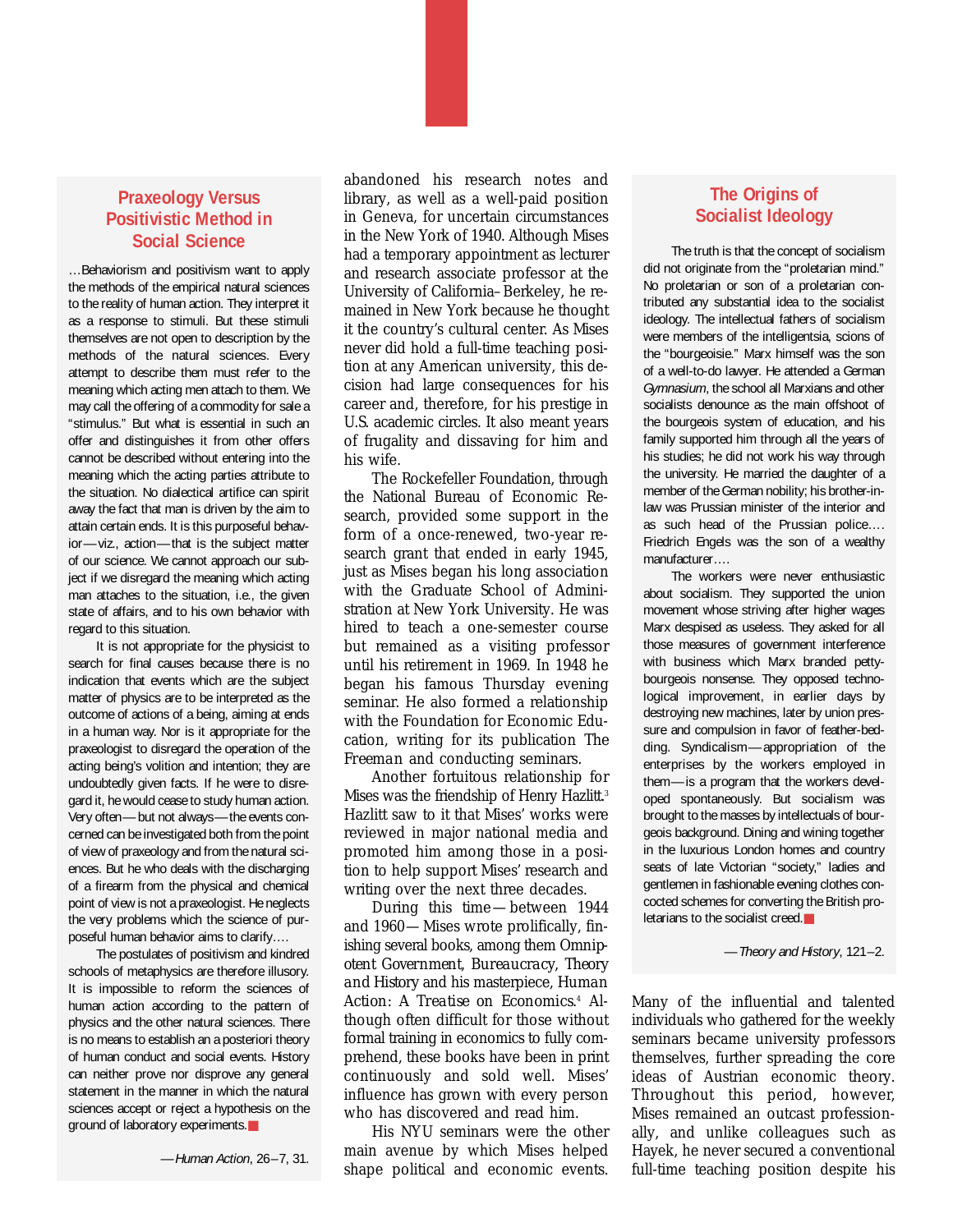

And there was, for prospective employers and his political opponents, even more. In 1920 Mises wrote the article that triggered the so-called socialist calculation debate, in which he (and later, other Austrian theorists—notably Hayek) claimed socialism was doomed because of its inability to rationally allocate resources. This made him well-known not only as an opponent of planning in all its rhetorical forms but also as the person who first questioned its very possibility.<sup>7</sup>

This was a large ideological load to carry between 1945 and 1970, a period characterized by a growing enthusiasm for government intervention and central economic fine-tuning. Mises and the small group around him stood mostly alone in their advocacy of laissez-faire and disavowal of government attempts to manipulate free market outcomes, whether for purely economic reasons or to meet the growing demand for "social justice." But Mises never wavered in his conviction that only free markets could help people achieve prosperity and dignity.

The disintegration of the Soviet Union, and the sea change toward global capitalism that caused it, bore out Mises' prediction that socialism could not work. He adhered to that belief in the face of claims by most economists that he was wrong, that he had lost the intellectual debate on this point to Oscar Lange and that not only could socialism work but it might even outperform marketbased economies.8 It is unfortunate that Nobel awards in economics can only be given to the living, for Mises' analysis of the inevitable, long-run failing of collectivist schemes stands empirically verified as one of the greatest achievements in economic theory.

Mises died in October 1973 in New York City. His legacy—in the form of voluminous writing on many important subjects, rich in theoretical innovation and wrinkles from his fertile mind—continues to attract new adherents, both to Austrian economics and to the profession of economics more generally. An institute at Auburn University that bears his name continues to spread his ideas and make many of his writings publicly available. In 1974 his favorite student— F. A. Hayek—won a joint Nobel Prize in economics for monetary theory work clearly based on Mises' insights in *The Theory of Money and Credit* and his formation of Austrian business cycle theory.

Mises has been dead for three decades, but his intellectual influence still surrounds us and always will.■

> **— Robert L. Formaini** Senior Economist

#### **Notes**

- <sup>1</sup> Mises (1969a) calls the entity he founded the Austrian Institute for Trade Cycle Research. But he later (Mises 1978, 76) calls it the Austrian Institute for Business Cycle Research, as does Rothbard (1987), and both use the 1926 founding date. Margit von Mises (1976) supplies yet another name and a different founding date—Austrian Institute for Business Research and 1927.
- <sup>2</sup> Margit von Mises (1976, chap. 4).
- <sup>3</sup> Readers may wish to consult Formaini (vol. 6).
- <sup>4</sup> Until a badly handled reprinting of *Human Action* in 1963, Mises had an ongoing relationship with Yale University Press, which brought out *Omnipotent Government* and *Bureaucracy* in 1944 and reprinted *Socialism* (1951), *The Theory of Money and Credit* (1953) and *Theory and History* (1957).

### **Foreseeing California's Energy Crisis in 1927**

…To be sure, it is conceded [by prosocialist intellectuals] that socialism, the communal ownership of the means of production, is altogether, or at least for the present, impracticable. But, on the other hand, it is asserted that unhampered private ownership of the means of production is also an evil. Thus people want to create a third way, a form of society standing midway between private ownership…and communal ownership…. Private property will be permitted to exist, but the ways in which the means of production are employed by the entrepreneurs, capitalists, and landowners will be regulated, guided, and controlled by authoritarian decrees and prohibitions....

…The crucial acts of intervention with which we have to deal aim at fixing the prices of goods and services at a height different from what the unhampered market would have determined....

…If a lower [than free market] price is decreed by government, the proceeds will fall short of the costs. Merchants and manufacturers will, therefore, unless the shortage of the goods involved would cause them to deteriorate rapidly in value, withhold their merchandise from the market in the hope of more favorable times, perhaps in the expectation that the government order will soon be rescinded. If the authorities do not want the goods concerned to disappear altogether from the market as a result of their interference, they cannot limit themselves to fixing the price; they must at the same time also decree that all stocks on hand be sold at the prescribed price.

But even this does not suffice. At the price determined on the unhampered market, demand and supply would have coincided. Now, because the price was fixed lower by government decree, the demand has increased while the supply has remained unchanged. The stocks on hand are not sufficient to satisfy fully all who are prepared to pay the prescribed price. A part of the demand will remain unsatisfied….If the government wishes to avoid this consequence of its intervention, which runs counter to its intentions, it must add rationing to price control and compulsory sale: a governmental regulation must determine how much of a commodity may be supplied to each individual applicant at the prescribed price.

But once the supplies already on hand at the moment of the government's intervention are exhausted, an incomparably more difficult problem arises. Since production is no longer profitable if the goods are to be sold at the price fixed by the government, it will be reduced or entirely suspended. If the government wishes to have production continue, it must compel the manufacturers to produce, and, to this end, it must also fix the prices of raw materials and half-finished goods and the wages of labor….

If the Government will not set this right again by desisting, from its interference, i.e., by rescinding the price controls, then it must follow up the first step with others….Either capitalism or socialism: there exists no middle way.■